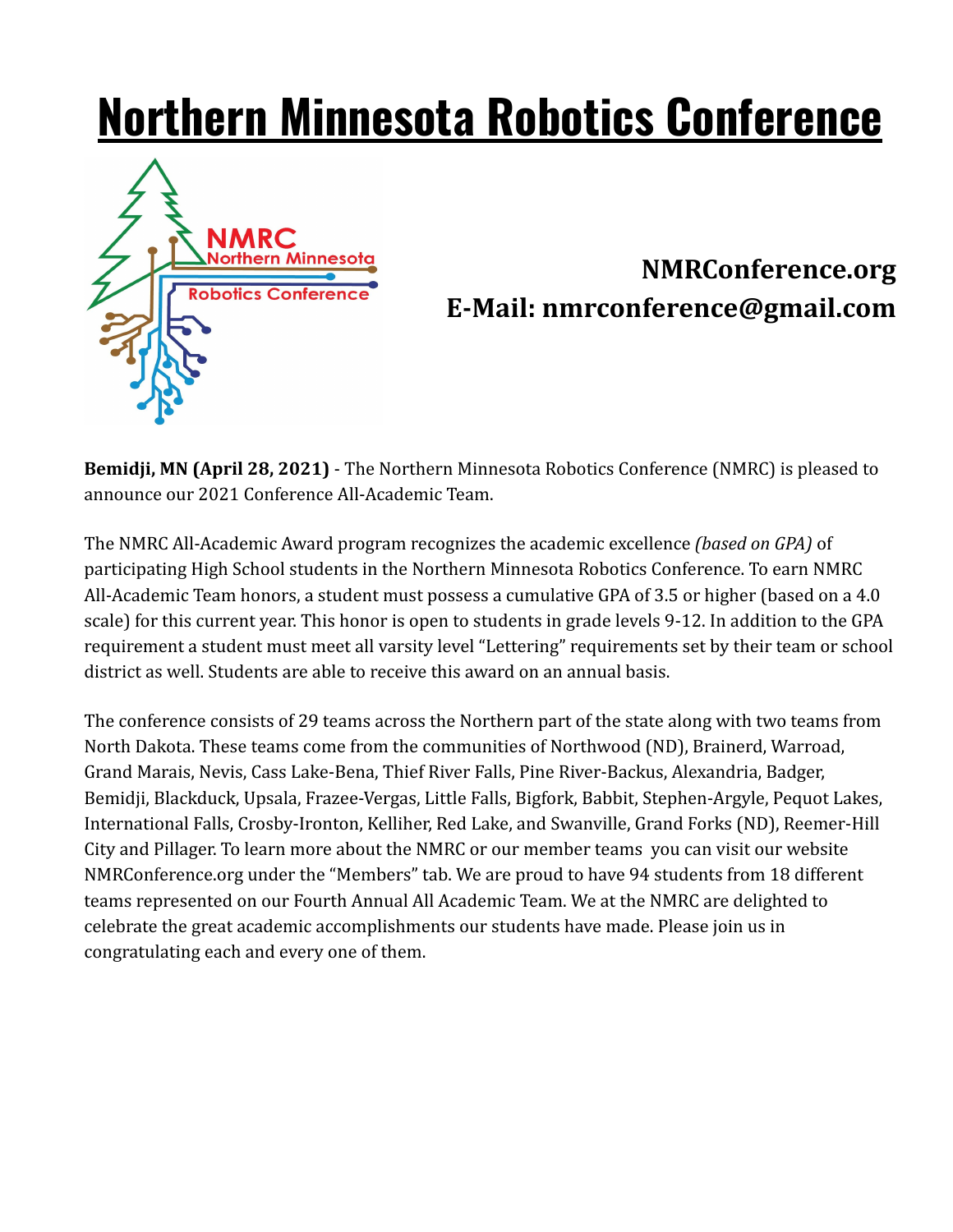#### **Team 876 / Thunder Robotics /Hatton-Northfield H.S. (ND)**

*Senior*: Dylan Enger *Juniors:* Myelle Redding & Rayne Korsmo *Sophomores*: Ava Chandler & Angela Zaruba

#### **Team 2503 / Warrior Robotics /Brainerd H.S.**

*Seniors*: Mary Moore & Oliver Schwab *Juniors:* Autumn Brainerd

#### **Team 2883 / F.R.E.D. /Warroad H.S.**

*Seniors*: Karissa Dignan, Tyrus Culleton & Justus Fisher, *Juniors:* Joshua Doyle, Lukas Hruby, Grace Lindner & Baily Reeves *Sophomores:* Madison Lussier & Kaylee Hoy *Freshmen:* Roselynn Dignan, David Hruby, Emily Syverson, & Simon Anderson

#### **Team 3102 / The Tech-No-Tigers /Nevis H.S.**

*Juniors:* Rayna Wood &Gabby Cairns *Freshmen:* Owen DeWitt, Maybel Majors, & Lealan Norby

#### **Team 3134 / The Accelerators /Cass Lake-Bena H.S.**

*Seniors:* Victoria Jensen & Johanna Westlund *Junior:* Mackenzie Stoebner *Sophomore:* Caraira Jensen

#### **Team 3277 / ProDigi /Lincoln H.S.**

*Junior:* Aiden Warne *Sophomore:* Evangeline Hurlburt

#### **Team 3294 / Backwoods Engineers /Pine River-Backus H.S.**

*Senior:* Gavin Wosmek *Freshmen:* Maranda Altepeter, Camryn Good, & Alexa Tuchtenhagen

#### **Team 3313 / Mechatronics /Alexandria H.S.**

*Juniors:* Ramsey Copeland, Sarah Fuchs, Cody Hunt, & Ilana Jensen *Freshmen:* Samuel Hamann, Machahila Hinnenkamp, Owen Jensen, Levi Johnson, River Olson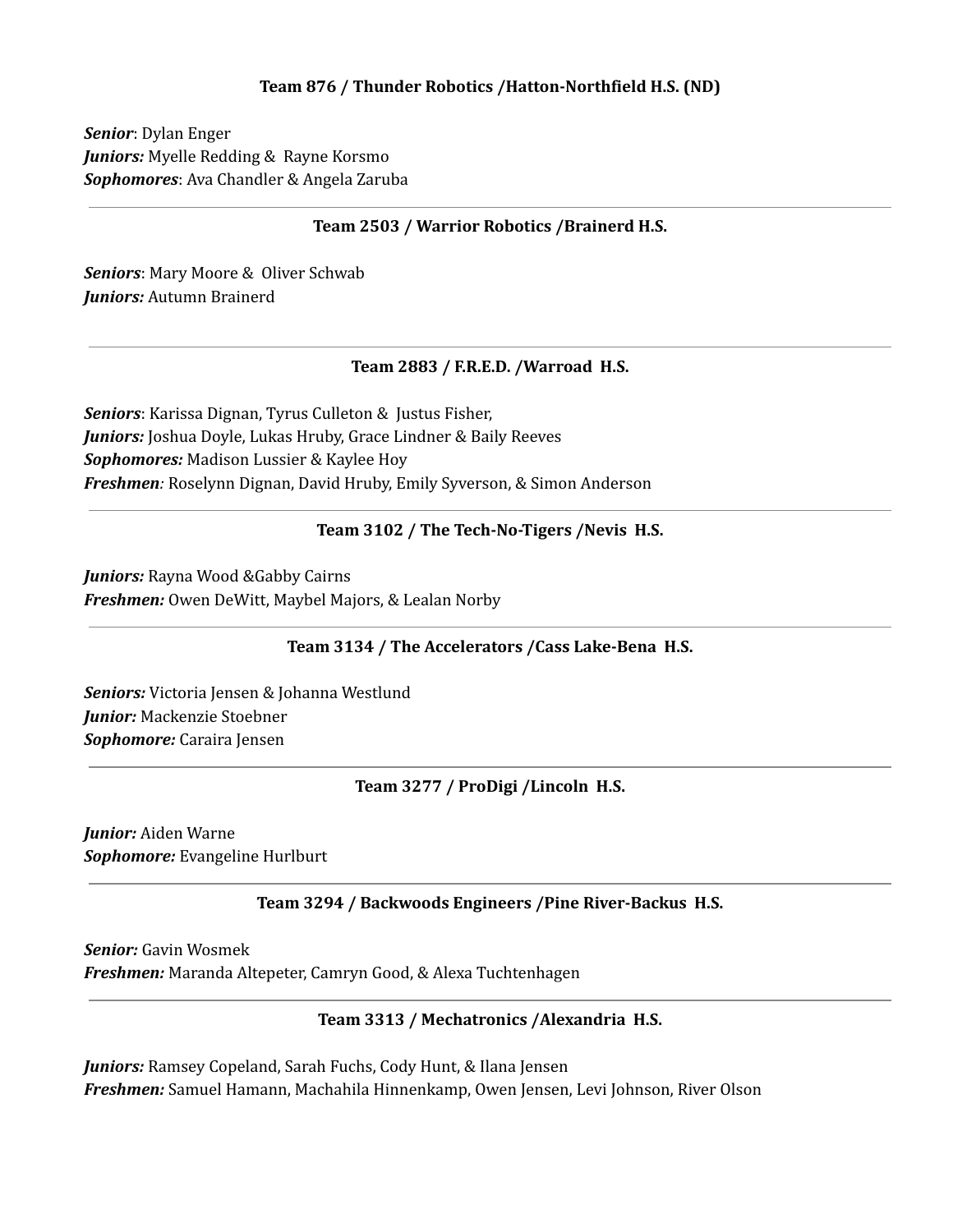#### **Team 3750 / Gator Robotics /Badger H.S.**

*Senior*: Avdyl Jasiqi, Jack Burkel, & Talon Hilligas *Juniors:* Jasmine Christianson, Brooke VonEnde, Hannah Rud & Aulona Jasiqi

### **Team 4480 / UC-Botics /Upsala H.S.**

*Sophomores:* Silas Arvig, Mikal Woidyla-Wood & Andrew Aleckson

#### **Team 4539 /KAOTIC /Frazee-Vergas H.S.**

*Senior*: Paige Schaefer *Freshmen:* Josh Boyer & Sam Stockstrom

#### **Team 4623 /Flyer Robotics /Little Falls H.S.**

*Senior*: Lilly M. Ward *Sophomore:* Sarah E. Kahler

#### **Team 4674 / RoboJacks / Bemidji H.S.**

*Senior*: Dylan Thomas *Juniors:* Avery Gieser, Abigail Johnson & Abigail Termont, *Sophomores:* Abigail Burrow, Alya Nemis-Ibrahim, Sophie Riewer & Lily Thomas

#### **Team 5653 / Iron Mosquitoes / Northeast Range H.S.**

*Seniors*: Oskar Koivisto, Phoebe Morgan & Ethan Zaitz *Freshman:* Greyson Reichensperger

#### **Team 6132 / Iron Rangers / Crosby-Ironton H.S.**

*Seniors*: Alex Schmidt, Dean McCaleb, Carter Reynolds & Tanner Vipperman *Junior:* Morgan Leblanc

#### **Team 6453 / Bog Bots / Kelliher H.S.**

*Senior*: Hailey Brambrink *Sophomores:* Evan Waldo & Cooper Brambrink *Freshman:* Gregor Pederson